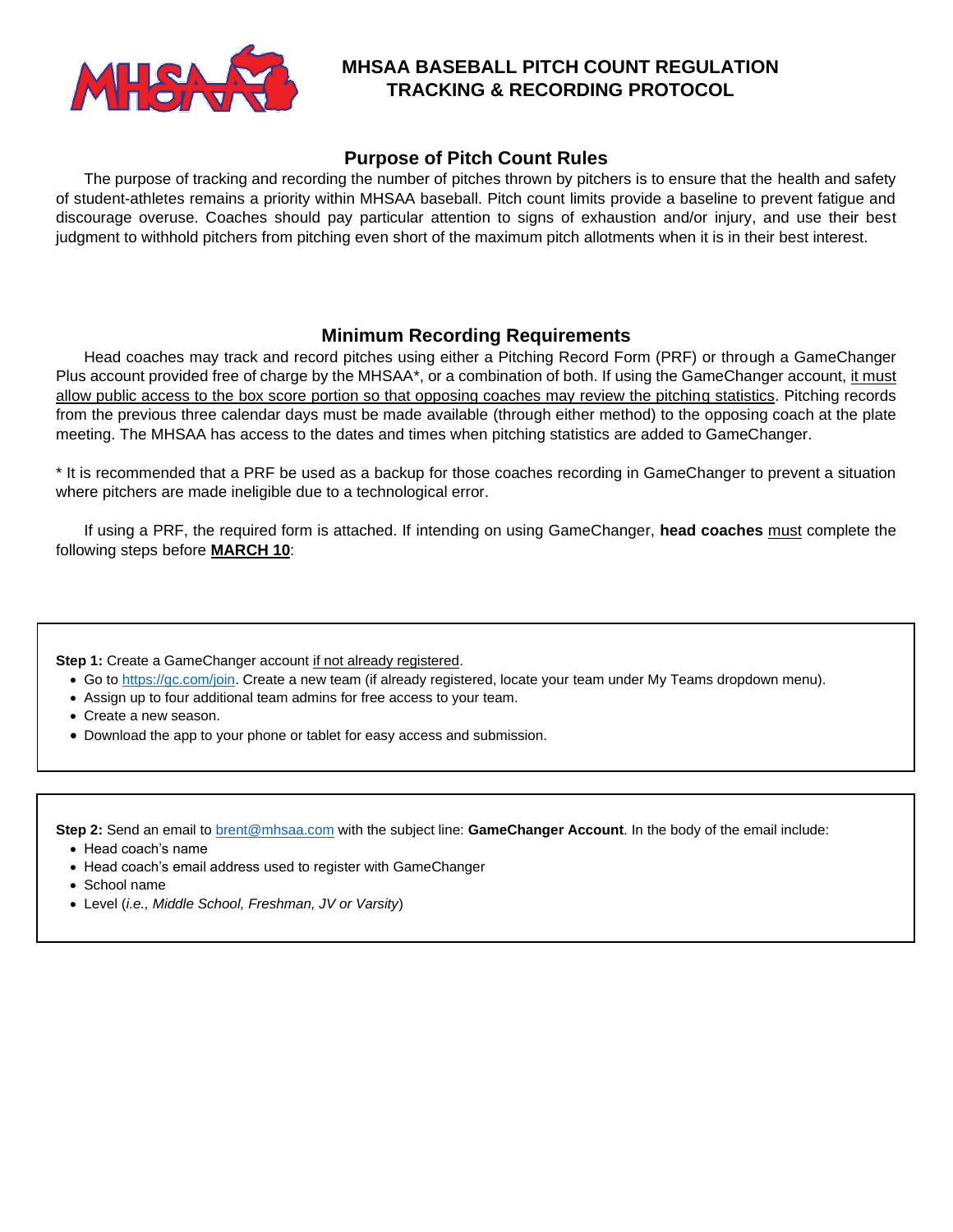

# **MHSAA BASEBALL PITCH COUNT REGULATION TRACKING & RECORDING PROTOCOL**

# **Tracking & Recording Protocol**

- $\triangleright$  Head coaches shall be responsible for tracking the pitch counts for their own pitchers.
- ➢ A team's lineup card for each game **MUST** include a list of players ineligible to pitch (ITP) on that day of competition because it is one of their required days of rest.
- $\triangleright$  If the opposing coach believes that a pitcher has reached his maximum daily pitch allowance, and a new batter then approaches the plate with the same pitcher pitching, he/she should request time and approach the opposing coach with his/her information. It is ultimately the responsibility of the affected pitcher's head coach to determine if he/she has reached the maximum daily pitch allowance.
- ➢ Tracked pitches for every pitcher from every game will be calculated and included on the team's Pitching Record Form (PRF) and/or within GameChanger.
- ➢ Pitch counts should be calculated throughout the game and included on the PRF or in the GameChanger app immediately following the conclusion of the game; however, it is no longer required for opposing coaches to share pitching statistics following the conclusion of the game via the PRF.
- ➢ If an opposing head coach believes that a pitcher exceeded his/her maximum daily pitch allowance, the Daily Pitch Count Dispute Form (attached to this document) should be completed and submitted to Brent Rice [\(brent@mhsaa.com\)](mailto:brent@mhsaa.com).
- $\triangleright$  At the plate meeting, each head coach shall indicate to the opposing coach whether pitching statistics were input into GameChanger, or present PRFs from the previous three calendar days.
- ➢ Failing to input pitching statistics into GameChanger prior to the plate meeting, or, alternatively, failing to present PRFs from the previous three calendar days, will result in any pitcher listed in the offending team's scorebook from up to the previous three calendar days ineligible to pitch that game. While pitching statistics cannot be added to a PRF at that time; if accurate pitch counts are input into GameChanger or on a PRF by the start of any following game on that day of competition, pitchers eligible by pitch count will be allowed to pitch.
- ➢ For violations of pitch count regulations, the minimum penalty is forfeiture of the game (*MHSAA Handbook* Regulation V, Section 4 (B)). Violations include:
	- o A pitcher that pitches beyond his/her maximum daily pitch count limit.
	- $\circ$  A pitcher that pitches in a game before the minimum required days of rest.
	- o A head coach fails to present an updated and accurate PRF at the plate meeting, erroneously informs the opposing head coach that the pitching statistics were input into GameChanger and any pitcher that has pitched from the previous three calendar days pitches during that game.

**Player/DH and DH Specifications**: Please **[CLICK HERE](https://gamechanger.zendesk.com/hc/en-us/articles/213569623-Setting-and-Removing-Designated-Hitter-)** to see how to make a Player/DH a DH only, and how to move a DH to a defensive position.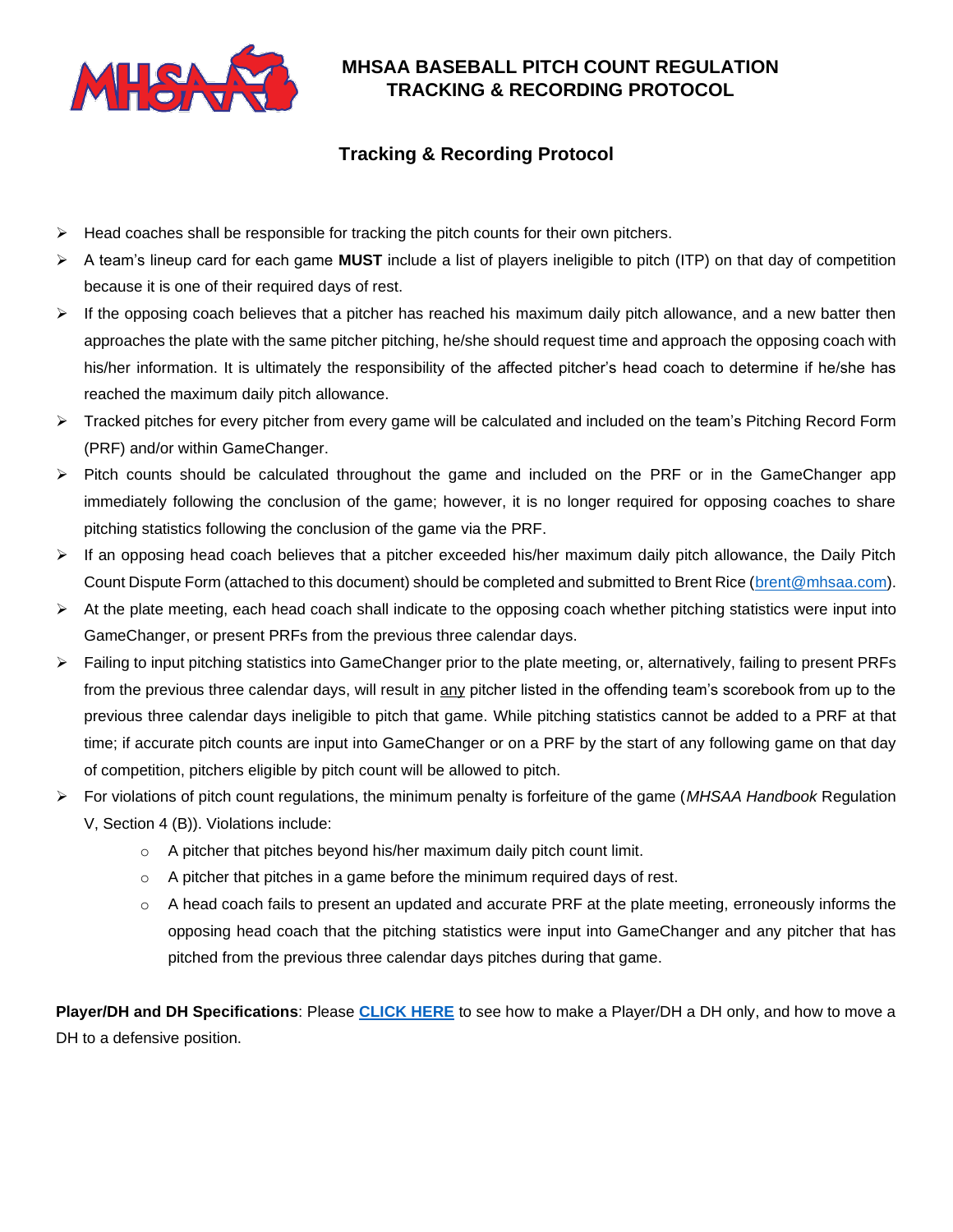

# **MHSAA BASEBALL PITCH COUNT REGULATION FREQUENTLY ASKED QUESTIONS (FAQs)**

### **1. What are the pregame responsibilities for both head coaches/teams?**

*Head coaches are required to make certain that the pitch count statistics from the previous three calendar days are accurately input into GameChanger before the plate meeting of the next game. Alternatively, coaches may present the PRFs from the previous three calendar days. Failure to comply with this requirement will require any pitcher that pitched in the previous three calendar days according to the team's scorebook (regardless of the actual number of pitches delivered) to be ineligible to pitch in that game.*

*Coaches MUST include on the lineup card a list of players ineligible to pitch (ITP) on that day of competition because it is one of their required days of rest.*

## **2. How will a team track the number of pitches delivered in each game?**

*The easiest and most convenient way for teams to track pitch counts is in the GameChanger app. However, the MHSAA*  has created a hard copy manual chart for teams to use in place if GameChanger is not available to utilize during the *game. It is recommended that coaches keep a couple of copies of the paper document with them in case of technological difficulties. That document is included below.*

### **3. What are the umpires' roles in regards to tracking and recording pitch counts?**

*The umpires will have NO ROLE in tracking or recording of pitch counts, or whether a pitcher is or is not eligible to pitch in a particular game, except to facilitate a conversation between coaches or to inform a coach that a player listed as "Ineligible to Pitch" (ITP) on the lineup card has been entered into the game to pitch.*

# **4. What happens when a pitcher plays at multiple levels (***i.e., freshman, JV and varsity***) during the same season or when 7 th - or 8th -grader plays on a high school team (as permitted by MHSAA regulations)?**

*The number of counted pitches apply to the individual pitcher and are accumulative, and the days of rest requirement "go" with the individual pitcher regardless of the level he/she plays. A middle school student that is permitted to play on a high school team will be governed by the pitch count limitations and days of rest requirements for high school players.*

## **5. What happens to a pitcher that has reached his/her maximum daily pitch count limit?**

*The pitcher can be moved to another position or removed from the game. The only thing that the player cannot do is continue to pitch for the remainder of that day and may not pitch the minimum required days of rest.*

## **6. What happens if a pitcher reaches the maximum daily pitch count limit during an at-bat?**

*A pitcher that reaches the maximum daily pitch count limit is allowed to continue pitching until the batter has completed his time at bat or the inning is over before the at-bat is completed. There is no exception to finish the batter as it applies to the required number of days of rest.*

## **7. How does the rule apply to an ambidextrous pitcher?**

The maximum daily pitch count limit and the minimum required days of rest apply to the individual pitcher and not the *particular arm from which he/she delivers pitches.*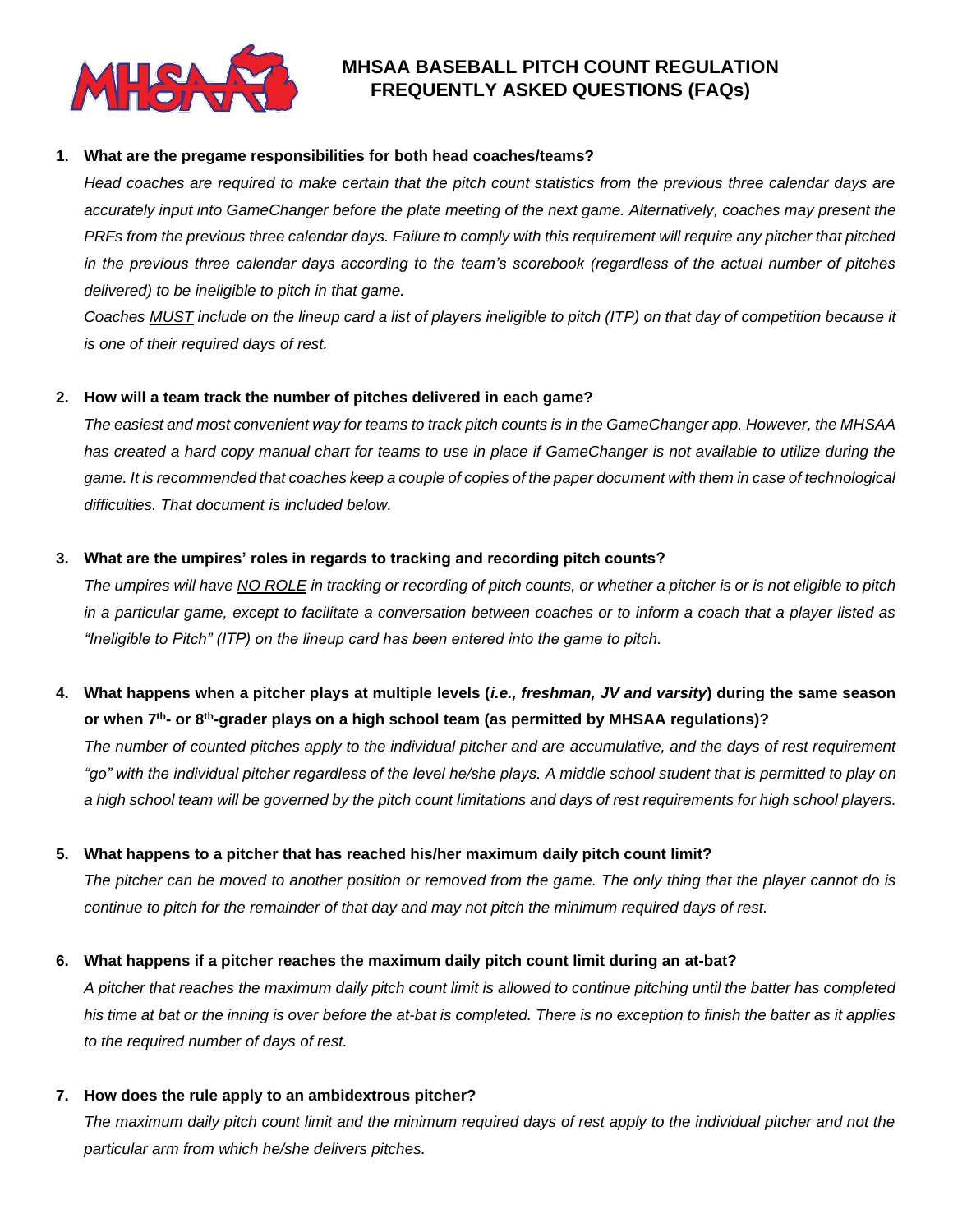

# **MHSAA BASEBALL PITCH COUNT REGULATION FREQUENTLY ASKED QUESTIONS (FAQs)**

### **8. Can a pitcher pitch twice in one game or in multiple games in one day?**

*As long as it is allowed by substitution rules, and the pitcher has not yet reached his/her maximum daily pitch count limit, a pitcher may return to the pitcher's position a second time during the same game. The same applies to a pitcher that pitches in multiple games in the same day – it is allowed as long as he/she has not yet reached his/her maximum daily pitch count limit. In both cases, all pitches are accumulative as it applies to the required days of rest requirement.*

### **9. Do pitches delivered during a "no game" or suspended game "count"?**

Yes, all counted pitches delivered on a given day will be attributable to an individual pitcher regardless of the result of *the game.*

## **10. Can a pitcher continue pitching the resumed portion of a suspended game that he/she was pitching when it became suspended?**

*Yes, as long as it is in accordance with the substitution rules and he/she has met the required days of rest. A pitcher would not pick up the pitch count from where he/she left off on a previous day. The pitch count regulation applies to the day of competition, not the game pitched. Substitution rules apply to the game, not the day of competition.*

### **11. Are pitches delivered during practice or a scrimmage tracked and recorded on the PRF?**

*Pitches delivered in a practice or scrimmage are not subject to a maximum daily pitch count limit or the minimum required days of rest, though it is expected that coaches will be cautious in these situations.*

### **12. How are pitch counts reported to the opposing team, and what happens if there is a dispute?**

*Opposing head coaches must inform each other at the plate meeting whether they input pitching statistics from the previous three calendar days into their GameChanger account. Alternatively, a head coach may present updated and accurate PRFs from the previous three calendar days. Failure to do either will prohibit any player listed in the scorebook as having pitched the previous three calendar days from being eligible to pitch in that game.*

*Opposing head coaches are not required to share pitch counts with each other following the conclusion of the game. If there is dispute in the number of pitches thrown during a game, the opposing coach may complete a Daily Pitch Count Dispute Form and submit it to Brent Rice [\(brent@mhsaa.com\)](mailto:brent@mhsaa.com) for review.*

## **13. How does the pitch count rule apply when playing out-of-state schools?**

*Each state can set its own pitch count regulations. MHSAA teams must comply with the MHSAA pitch count regulation regardless of what count requirements to which an opposing out-of-state team adheres. The same tracking and reporting requirements apply.*

### **14. What if there is a dispute during the MHSAA postseason tournament?**

*Each tournament site is required to have a designated Pitch Count Recorder that will track pitches throughout the game(s) for both team's pitchers. If there is no dispute, the count from the team tracking their own pitcher will be official. If there is a dispute, the Pitch Count Recorder's count will be official.*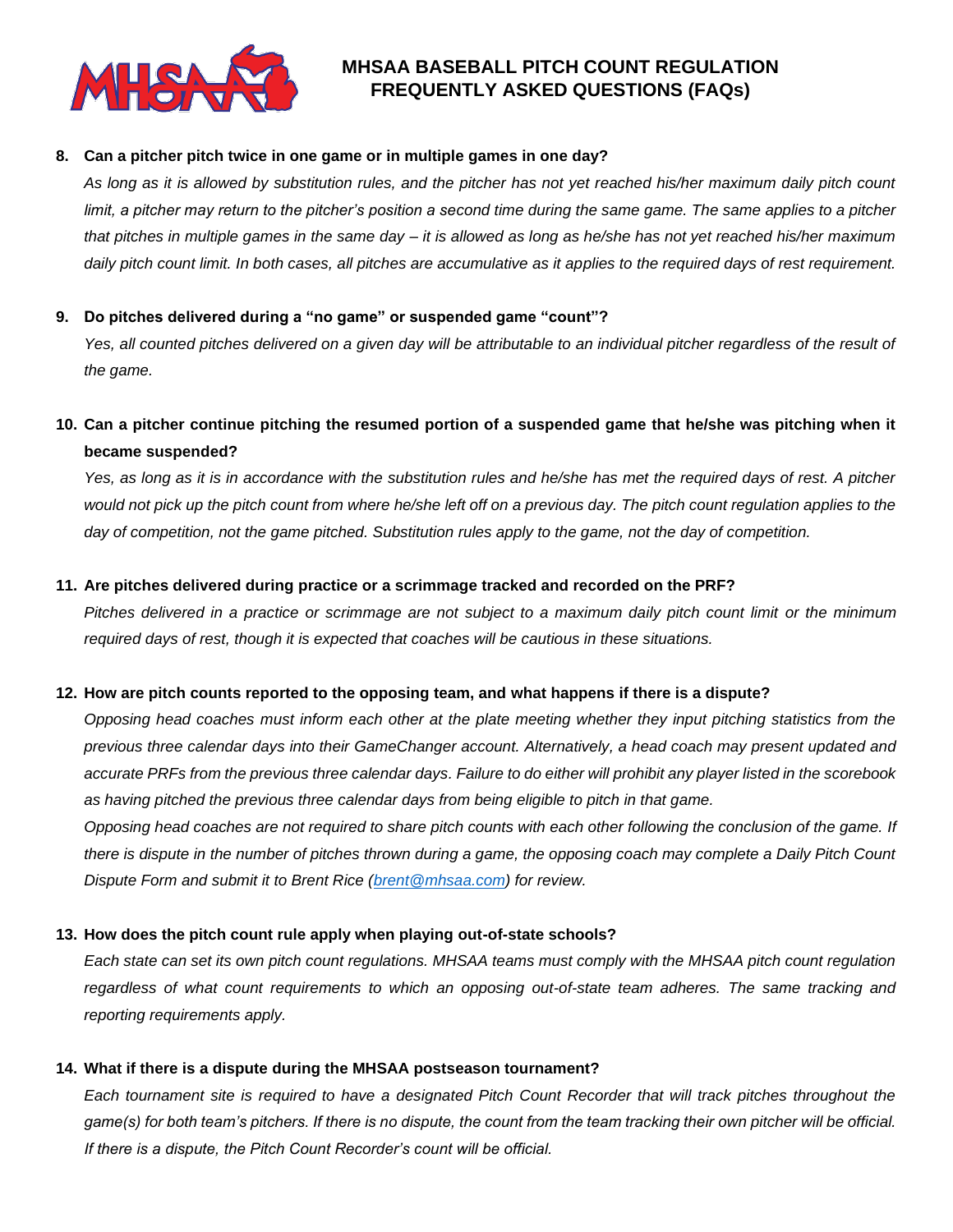

**1. At the plate meeting before the start of the game, the coach of the home team does not have any players listed on the lineup as ineligible to pitch (ITP).**

*The opposing coach should ask whether the home team has any pitchers that are not eligible to pitch that game due to*  the pitch count regulation. If the home team has players that are ineligible to pitch, they should be added at that time, *or any time it is noticed.*

**2. The visiting team has Smith listed on the lineup card as ineligible to pitch (ITP); however, in the 4th inning Smith is substituted into the game as a new pitcher.**

*If the umpire or the opposing coach notices this, they should bring it to the attention of the visiting team coach. If Smith*  was brought in as an oversight, he should be removed before being allowed to pitch. If it is noticed after Smith has *already pitched, he should be removed when discovered. This would be the same as the visiting team using an ineligible player, and the penalty is, at minimum, a forfeit of the game. This should be self-reported by the offending school's athletic director.*

*If the visiting team manager listed Smith as ITP in error, Smith may continue to pitch as long as he is actually permitted to pitch by rule and regulation.*

- **3. In the 6th inning of a high school game, the home pitcher has delivered 102 pitches when the new batter comes to bat. He then retires the batter after throwing another eight pitches to bring his total to 110.** *This is legal. Since the pitcher reached the 105 maximum daily pitch count during an at-bat, he could continue to pitch to that batter until he is put out or becomes a runner, or the half-inning is completed before the at-bat is completed.*
- **4. In the 5th inning of a middle school game, the home pitcher has delivered 74 pitches when the new batter comes to bat. The batter grounds out on the first pitch of the at-bat for the second out of the inning. The pitcher remains on the mound as a new hitter approaches the plate.**

*The pitcher must be removed since he has reached his maximum daily pitch count. If the opposing coach notices this, he should request time and approach the pitcher's coach with this information. It is then up to the pitcher's coach to determine whether he has reached the daily maximum pitch count. If there is a dispute, the opposing coach should complete a Daily Pitch Count Dispute Form and submit it to Brent Rice [\(brent@mhsaa.com\)](mailto:brent@mhsaa.com) for review.*

**5. Following the conclusion of the game, the visiting coach reviews the home team's GameChanger pitching statistics and believes that one of the home team pitchers delivered 51 counted pitches, while the home team has only 49 pitches recorded.**

*If there is a dispute, the opposing coach should complete a Daily Pitch Count Dispute Form and submit it to Brent Rice [\(brent@mhsaa.com\)](mailto:brent@mhsaa.com) for review.*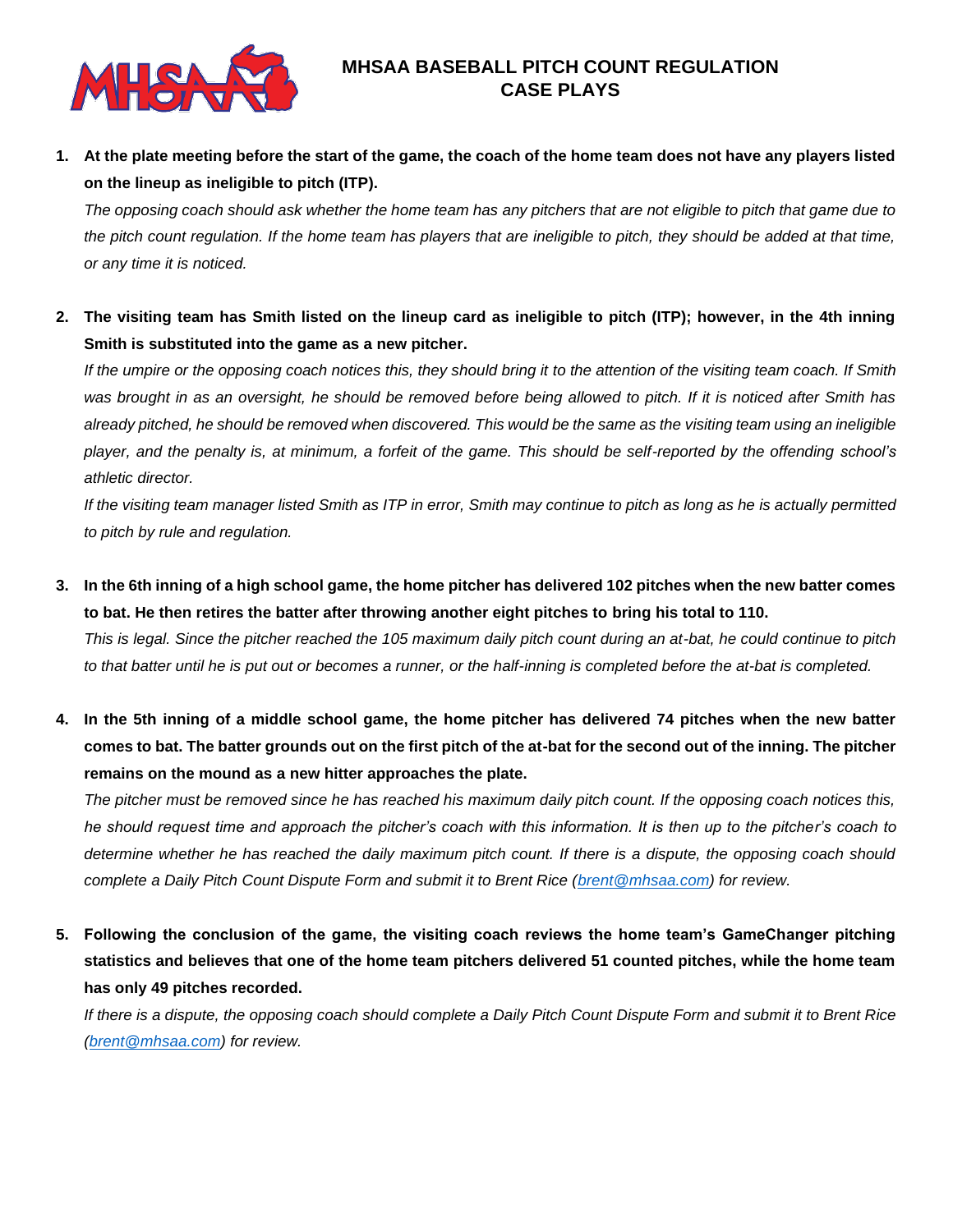

**6. At the plate meeting to start the first game of a doubleheader, the home team coach notifies the visiting team coach that there are no pitch counts listed in GameChanger for the visiting team from the previous three calendar days.**

*The visiting team coach may produce all PRFs from the previous three calendar days to verify which pitchers are available to pitch that day of competition. If the PRFs from the previous three calendar days are not available, any pitcher identified as having pitched in the past three calendar days using the visiting team's scorebook will be ineligible to pitch that game.*

*If the visiting team's GameChanger account has records up until the calendar day before (or two calendar days before), but no verification for the other days within the past three calendar days (either through GameChanger or by PRF), only those pitchers are as identified as having pitched on the days pitch counts cannot be accounted will be ineligible to pitch that game.*

- **7. At the plate meeting, the head coach of the home informs the head coach of the visiting team that the statistics from the previous three calendar days have been input in his GameChanger account. Following the game, the coach of the visiting team notices no pitching statistics have been added for the previous three calendar days.** *The visiting team coach should complete a Daily Pitch Count Dispute Form and submit it to Brent Rice [\(brent@mhsaa.com\)](mailto:brent@mhsaa.com) for review. If it is determined by the MHSAA that required pitching statistics were not input in GameChanger prior to the plate meeting, and any pitcher who pitched in the previous three calendar days pitched in the game in dispute, the game will be forfeited to the visiting team.*
- **8. At the plate meeting before the start of the game, the coaches of both teams ask that the base umpire track and record counted pitches for their pitchers.**

*This is not allowed. The umpires will have no role in the tracking or recording of pitch counts. They may only serve as a facilitator in conversations between coaches.*

**9. A pitcher playing on the JV team Monday delivers 55 counted pitches. On Wednesday the player is called up to play for the varsity team in a doubleheader.**

*After having delivered 55 counted pitches, the pitcher is required two days of rest before being eligible to pitch again, regardless of the level of play. The pitcher would be ineligible to pitch at any level until Thursday.*

**10. In the 6th inning, the pitcher reaches his maximum daily pitch count. His coach would like to keep him in the game to play the outfield.**

*This is legal as long as substitution rules allow. The pitcher may continue to play in the game, but just cannot pitch.*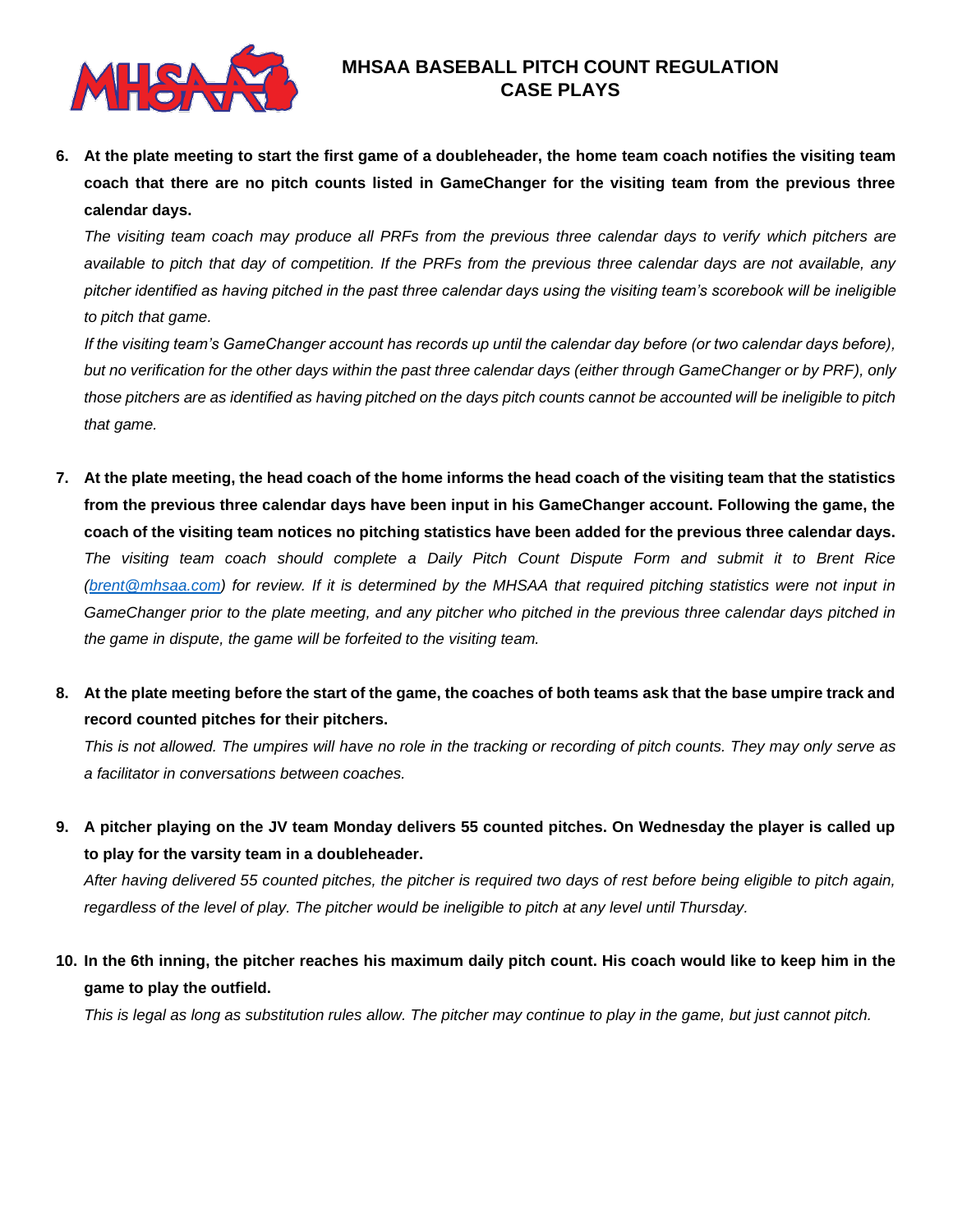

**11. An ambidextrous pitcher in a high school game has delivered 40 counted pitches right-handed and 37 lefthanded when he is pulled from the game.**

*The pitcher's counted pitches are accumulative regardless with which arm he delivers them. The pitcher has 77 counted pitches and is still allotted 28 more pitches that day of competition. If he were to not pitch for the remainder of that calendar day, he would be required to rest three days before being eligible to pitch again with either arm.*

**12. A pitcher is moved to third base in the 3rd inning of a high school game after delivering 46 counted pitches. In the 7th inning, his coach would like him to return to the mound to close out the game.**

*This is legal. The pitcher still has 59 counted pitches remaining that calendar day. He may reenter as the pitcher until he reaches his maximum daily pitch count.*

**13. A pitcher pitches a complete game no-hitter in the first game of a high school doubleheader. The game only goes five innings and he delivers 82 counted pitches. His coach has him in the lineup to pitch again for the second game of the doubleheader.**

*This is legal. The pitcher still has 23 counted pitches remaining that calendar day. He may pitch in the second game until he reaches his maximum daily pitch count. MHSAA Handbook regulations do not allow a player to play at more than one level in the same day, so this player could only pitch in multiple games for the same team.*

**14. A pitcher has reached 42 counted pitches in a high school game when it is called in the 4th inning due to weather. It is declared a "no game". His coach would like him to pitch the next day.**

*This is not allowed. Even though the game is a "no game", the counted pitches remain in effect. The pitcher is required to have a minimum of one day of rest and is not eligible to pitch the following day.*

**15. A pitcher has reached 35 counted pitches in a high school game when it is called in the 3rd inning due to weather. The game is suspended and will be resumed (a) the following day (b) the next week.**

*Even though when the game is resumed the pitcher is eligible to pitch through the substitution rules because it is the continuation of the same game, the pitcher may still be ineligible due to minimum days or rest requirements. Since the pitcher delivered 35 counted pitches: In (a) he is required a minimum of one day of rest and will be ineligible to pitch the following day when the game resumes. In (b) he may be eligible to pitch depending on what days and how many counted pitches he delivered in the three days preceding the resumption of the suspended game.*

**16. During practice on the previous day, the pitcher's coach had him throw 60 pitches of batting practice for the team. The coach then lists the same pitcher to start the first game of a doubleheader the following day.** *This is legal. Pitches delivered during a practice are not required to be tracked and recorded, and do not count toward a pitcher's maximum daily pitch count or minimum required days of rest.*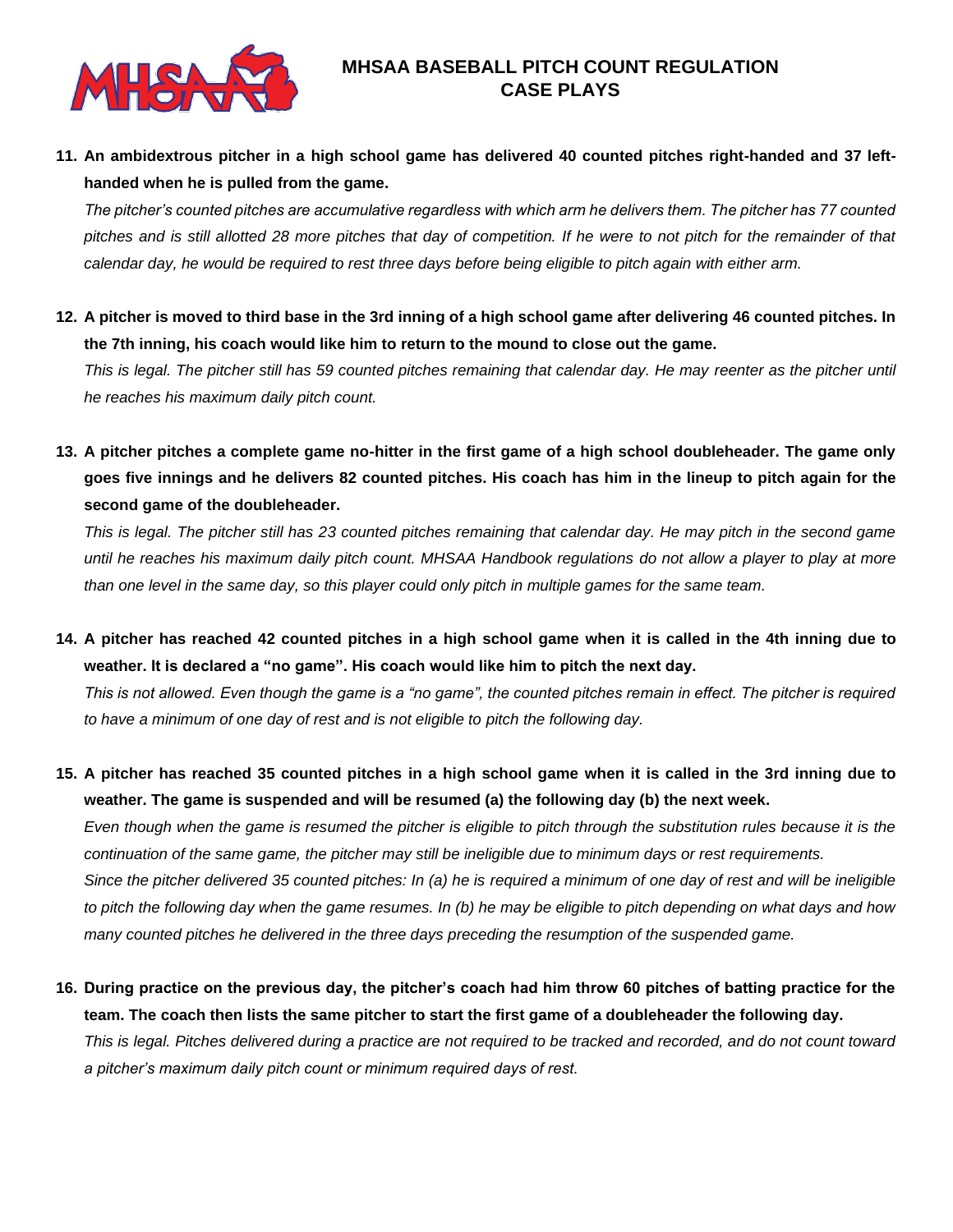

**17. Before the start of the regular season, a team scrimmages another MHSAA school while on Spring Break in Florida. On Tuesday a pitcher delivers 30 counted pitches and is removed from the game. The team scrimmages the same team the following day.**

*While ill-advised, this is legal. Pitches delivered during a scrimmage are not required to be tracked and recorded and do not count toward a pitcher's maximum daily pitch count or minimum required days of rest.*

**18. A school has scheduled a varsity doubleheader against an Indiana school while in Indiana. The IHSAA allows their varsity pitchers to deliver up to 120 counted pitches. A pitcher for the Michigan school reaches his 105th counted pitch to end the 6th inning. His coach would like him to come out to pitch the 7th inning.**

*This is not legal. Even though playing an out-of-state school in a state that allows a higher maximum daily pitch count, MHSAA member schools must adhere to the MHSAA Pitch Count Regulations (i.e., maximum daily pitch count of 105). The team from Indiana is not required to adhere to MHSAA Pitch Count Regulations. The Michigan school team is still required to follow all other requirements, including listing players on the lineup card that are ineligible to pitch (ITP) and tracking and recording pitching statistics in GameChanger or on a PRF.*

**19. In a MHSAA District Tournament game, the visiting team alleges that one of the home team's pitchers has delivered 78 counted pitches, while the home team has recorded only 74. The coaches will request an official count from designated Pitch Count Recorder (PCR). (a) The PCR has recorded 78 counted pitches. (b) The PCR has recorded 74 counted pitches. (c) The PCR has recorded 75 counted pitches.**

*In (a), (b) and (c), since there is a dispute, the PCR's recorded pitch count is official regardless of the counts that either team has recorded.*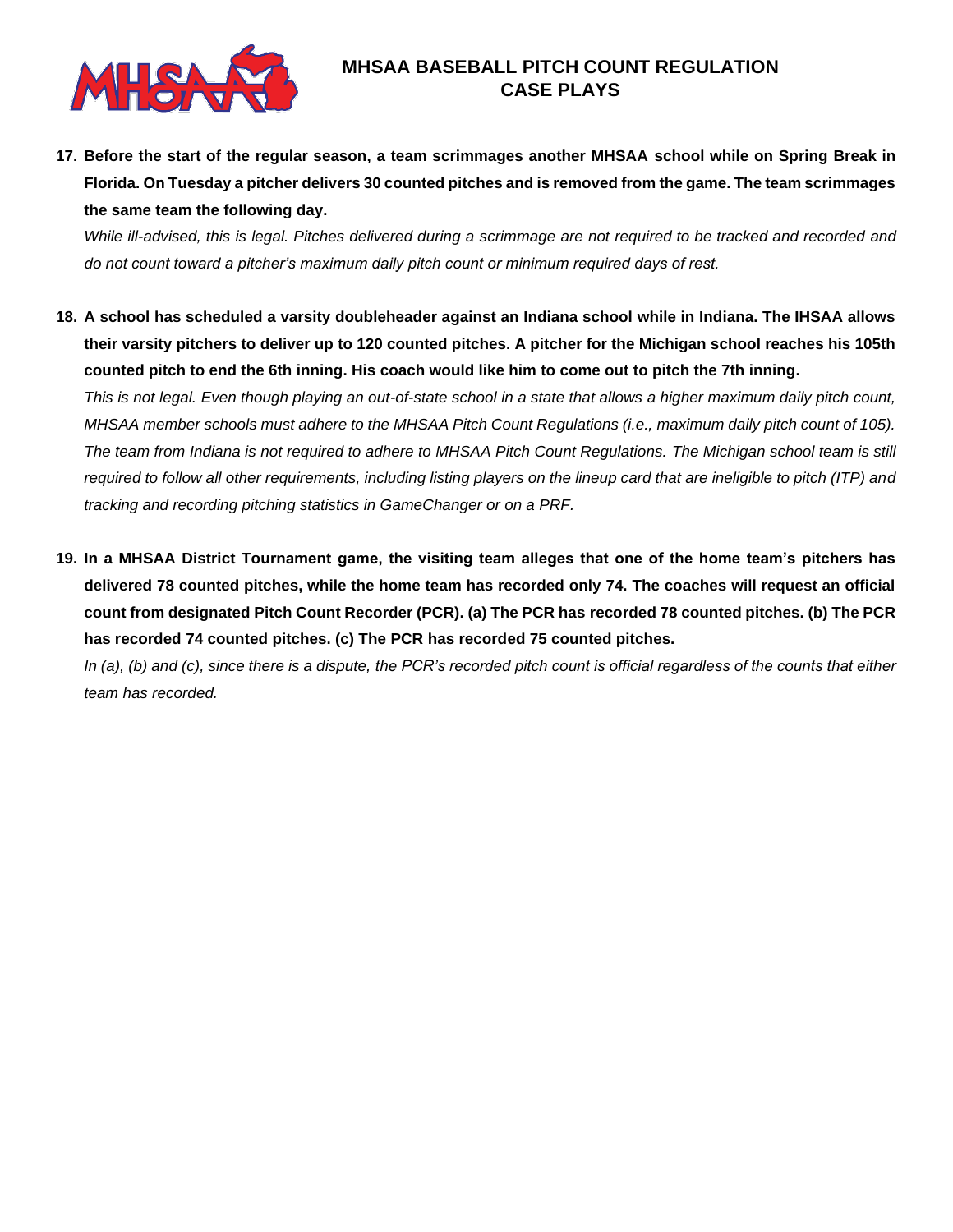

# **MHSAA BASEBALL PITCH COUNT REGULATION BASEBALL PITCHING RECORD FORM (PRF)**

(*Head coaches must track, record and maintain pitching statistics from the previous three calendar days on this form or in GameChanger*)

| High School (Grades 9-12) Baseball Pitch Count Limitations |                              |  |  |  |  |  |
|------------------------------------------------------------|------------------------------|--|--|--|--|--|
| Maximum Daily Pitches - 105                                | <b>Required Days of Rest</b> |  |  |  |  |  |
| 76+ Pitches                                                | 3 Days of Rest               |  |  |  |  |  |
| 51-75 Pitches                                              | 2 Days of Rest               |  |  |  |  |  |
| 26-50 Pitches                                              | 1 Day of Rest                |  |  |  |  |  |
| 25 Pitches or Less                                         | No Required Days of Rest     |  |  |  |  |  |

| Junior High/Middle School (Grades 6-8) Baseball Pitch Count Limits |                       |  |  |  |  |  |  |
|--------------------------------------------------------------------|-----------------------|--|--|--|--|--|--|
| Maximum Daily Pitches - 75                                         | Required Days of Rest |  |  |  |  |  |  |
| 51+ Pitches                                                        | 3 Days of Rest        |  |  |  |  |  |  |
| 26-50 Pitches                                                      | 2 Days of Rest        |  |  |  |  |  |  |
| 1-25 Pitches                                                       | 1 Day of Rest         |  |  |  |  |  |  |

| <b>Opposing School</b> | Date of<br>Game | Uniform<br><b>Number</b> | <b>Pitcher's Name</b> | Counted<br><b>Pitches</b> | <b>Next Date</b><br>Eligible to<br>Pitch | <b>Pitcher's Coach Signature</b> |
|------------------------|-----------------|--------------------------|-----------------------|---------------------------|------------------------------------------|----------------------------------|
|                        |                 |                          |                       |                           |                                          |                                  |
|                        |                 |                          |                       |                           |                                          |                                  |
|                        |                 |                          |                       |                           |                                          |                                  |
|                        |                 |                          |                       |                           |                                          |                                  |
|                        |                 |                          |                       |                           |                                          |                                  |
|                        |                 |                          |                       |                           |                                          |                                  |
|                        |                 |                          |                       |                           |                                          |                                  |
|                        |                 |                          |                       |                           |                                          |                                  |
|                        |                 |                          |                       |                           |                                          |                                  |
|                        |                 |                          |                       |                           |                                          |                                  |
|                        |                 |                          |                       |                           |                                          |                                  |
|                        |                 |                          |                       |                           |                                          |                                  |